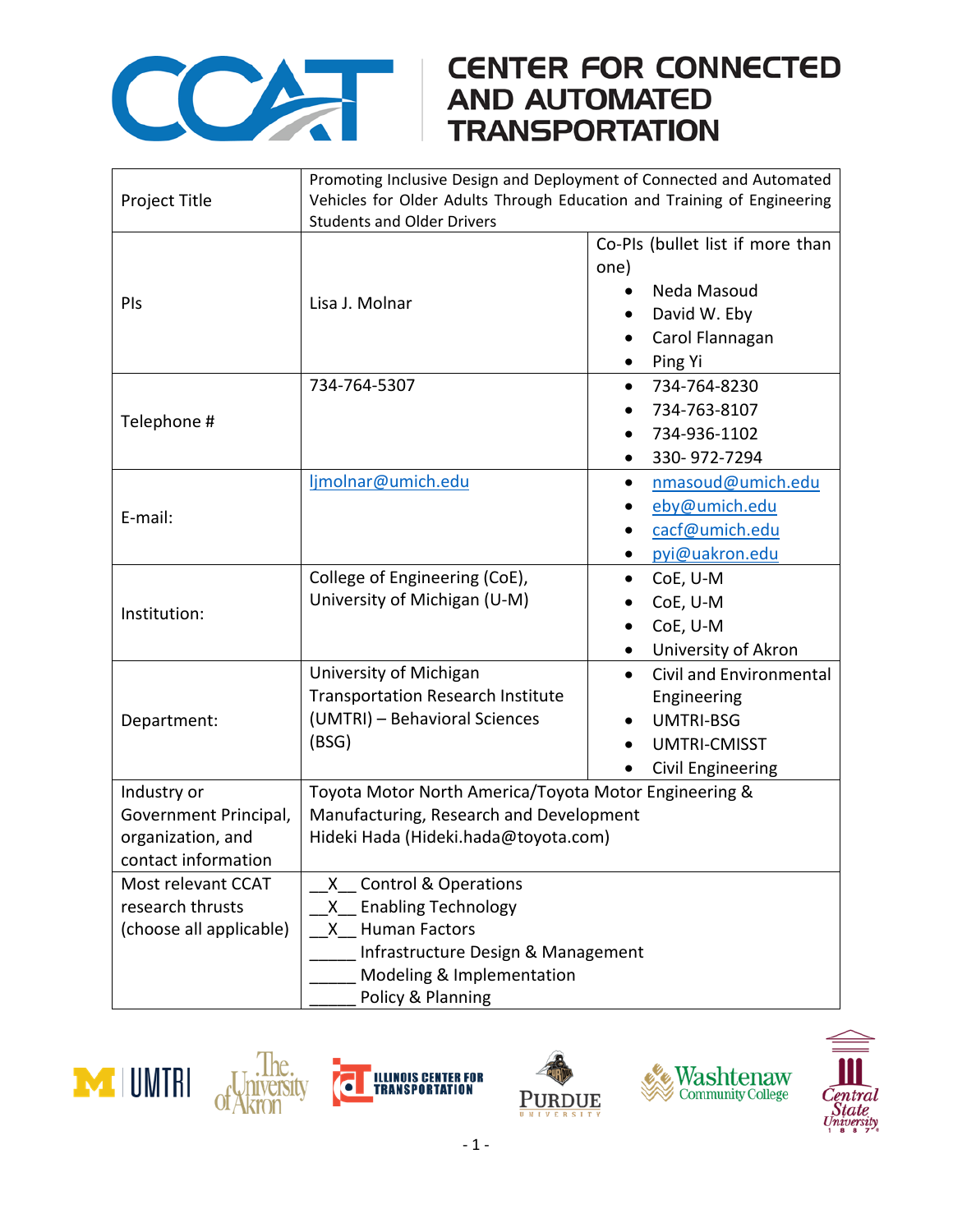

## **CENTER FOR CONNECTED**

| <b>Funding Request</b>    | \$188,592 (for UMTRI portion of project)                                |  |
|---------------------------|-------------------------------------------------------------------------|--|
| Matching Funds and        | In-kind contributions \$74,101 (University of Akron).                   |  |
| Source (if any)           | The industry champion for this proposed project is providing in-kind    |  |
|                           | matching funds through his active involvement in the project without    |  |
|                           | pay.                                                                    |  |
| <b>Total Project Cost</b> | \$263,592 (\$188,592 for UMTRI portion and \$75,000 for University of   |  |
|                           | Akron portion)                                                          |  |
| <b>Contract Number</b>    | 69A3551747105                                                           |  |
| Project start/end         | April 1, 2022 - March 31, 2023                                          |  |
| dates                     |                                                                         |  |
| Project Abstract          | The development of connected and automated vehicles (CAVs),             |  |
|                           | poised to be one of the most transformative transportation              |  |
|                           | advances in recent history, holds promise for reducing traffic          |  |
|                           | crashes and maintaining mobility among older adults. At the current     |  |
|                           | time however, challenges remain in ensuring that CAVs are               |  |
|                           | accessible, acceptable, affordable, and otherwise inclusive for older   |  |
|                           | adults. There is a tremendous opportunity to build sensitivity among    |  |
|                           | students studying engineering and other automotive-related fields       |  |
|                           | to the issues of older adults and CAVs, as an explicit part of their    |  |
|                           | education. There is also an opportunity to train older adults           |  |
|                           | themselves to improve their knowledge about CAVs, potentially           |  |
|                           | leading to greater acceptance of these technologies. This proposed      |  |
|                           | project has two objectives. The first is to increase students'          |  |
|                           | awareness of and sensitivity to issues of older adult accessibility,    |  |
|                           | acceptability, affordability, and other aspects of inclusion related to |  |
|                           | CAVs, using a framework of experiential learning (implemented in a      |  |
|                           | student classroom project). This objective directly addresses two of    |  |
|                           | the Center for Connected and Automated Transportation's                 |  |
|                           | designated topics of interest in the areas of connected and             |  |
|                           | automotive transportation - equity and education. The second            |  |
|                           | objective is to increase older drivers' awareness and understanding     |  |
|                           | of CAV technologies so that they are better prepared to take            |  |
|                           | advantage of the safety features of these technologies. This            |  |
|                           | objective will be met by providing training about CAV technologies      |  |
|                           | directly to older drivers.                                              |  |
|                           |                                                                         |  |





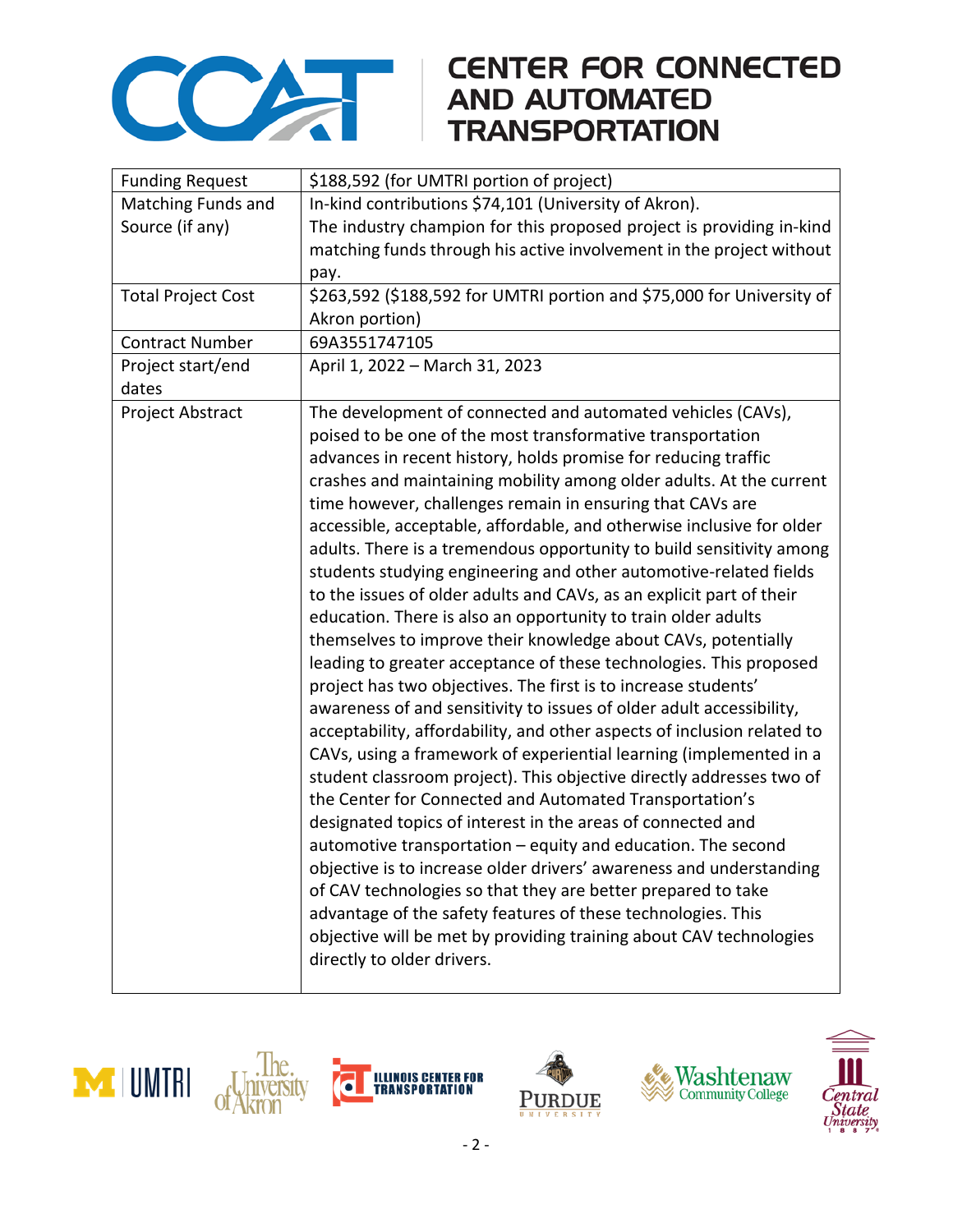

## **CENTER FOR CONNECTED AND AUTOMATED TRANSPORTATION**

The student classroom component (Objective 1) will allow students to be involved in all four aspects of experiential learning – exploring, engaging, reflecting, and communicating – as part of six primary aims intended to meet the project objective: 1) help students explore issues of older adult accessibility, acceptability, affordability, and other aspects of inclusion related to CAVs through participation in a workshop put on by University of Michigan faculty and others; 2) provide an opportunity for students to directly engage with these issues through a class project implemented in the College of Engineering graduate course CEE 554, taught by Dr. Neda Masoud, an Assistant Professor in Civil Engineering, and a Co-PI on this proposal; 3) encourage students to reflect on what they have learned from the class project, including how their potentially new thinking about older adults and CAVs fits within the university's experiential learning core competencies; 4) provide an opportunity for students to communicate what they have learned through a poster session held at the University of Michigan Transportation Research Institute, with the posters displayed in the Patricia F. Waller Gallery; 5) evaluate the effectiveness of the proposed project through the administration of pre- and post-surveys to students intended to assess changes in students' knowledge and perceptions around the issues of accessibility, acceptability, affordability, and inclusivity of CAVs for older adults; and 6) develop recommendations for future efforts to train and educate students in this area. The full project (Objectives 1 and 2) will result in several important outputs that can be used by other transportation professionals and

educators to increase knowledge and awareness of older adult issues that may impact design and deployment of CAVs. These outputs include: techniques and recommendations that integrate experiential learning with Diversity, Equity and Inclusion awareness and knowledge that can be used in an educational setting for engineering and other students; student posters highlighting lessons learned about older adult needs, preferences, and perceptions relative to CAVs that came out of the classroom project; training materials for older drivers to increase knowledge about CAVs;